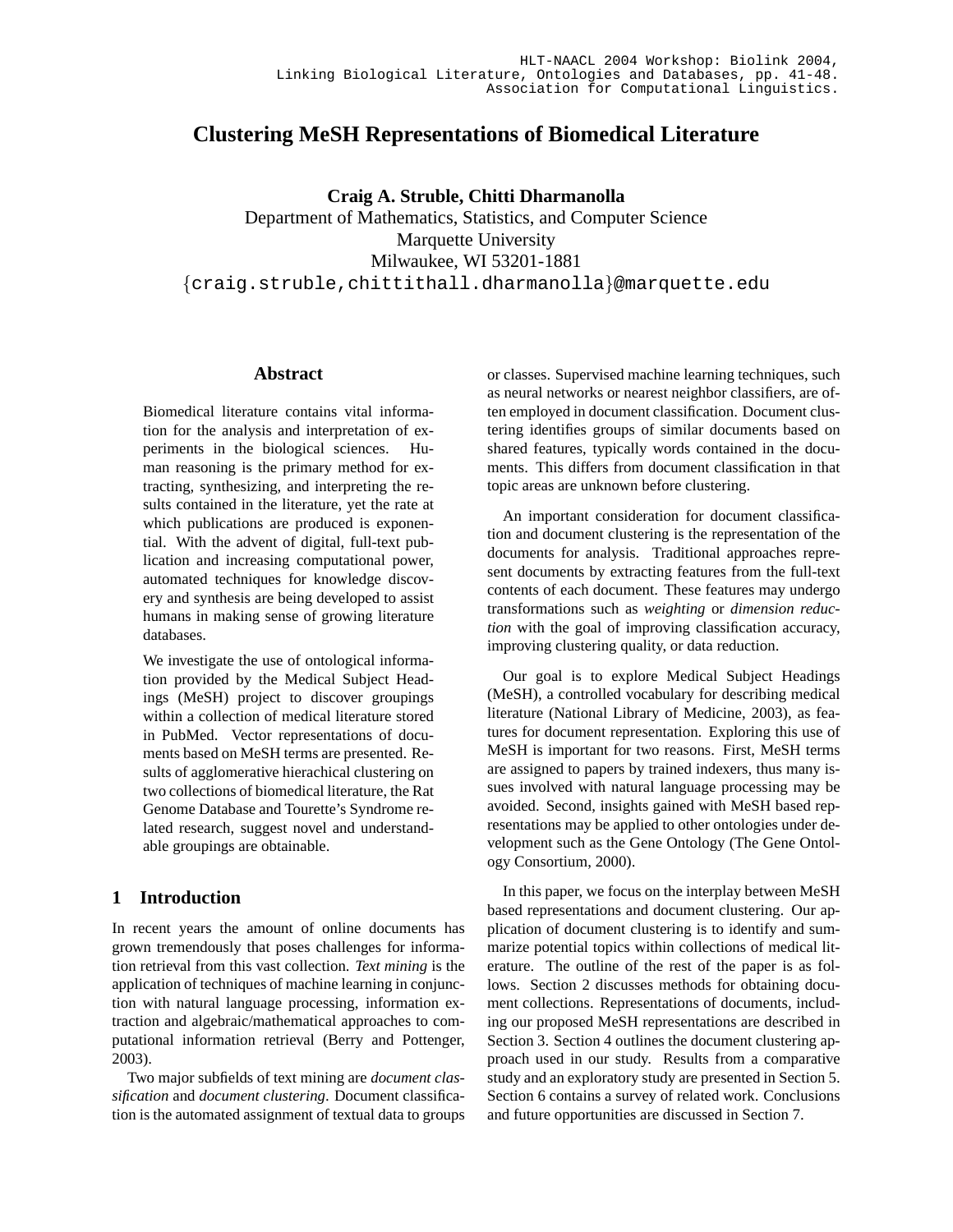### **2 Document Collections**

Collections of documents can be obtained by several means. In the simplest situation, any sample of documents contained in PubMed can be obtained for the purposes of document clustering. Such a sampling may provide insight into the whole of PubMed, but is most likely not useful for specific text mining tasks.

A more useful approach for targeted text mining is to build a query or collection of queries centered around a *concept*. For example, in studying prostate cancer, the query string *prostate cancer* is given to PubMed. The documents matching the query for prostate cancer are retrieved and processed for document clustering. The identified clusters represent potential topics contained in prostate cancer research. This approach has been used to build *concept profiles* for several text mining tasks (Srinivasan and Wedemeyer, 2003; Srinivasan, to appear).

Other possible methods for obtaining document collections exist as well. In obtaining documents for a genome database, such as the Rat Genome Database (RGD) (Twigger et al., 2002), human curators combine queries of PubMed with an exhaustive reading of a limited number of journals. This may be viewed as another form of a concept-based collection. In this case, however, the collection captures several ill defined concepts; ones that cannot be specified with a small number of PubMed queries.

This investigation considers both methods of obtaining document collections.

#### **3 Document Representations**

Representing documents for clustering and other text mining tasks is a fundamental step in the knowledge discovery process. The ability to derive useful information from a document collection may be entirely determined by the attributes used to describe the documents. A commonly used representation in text mining and information retrieval is the *vector* representation. A summary of vector representations is presented below and refer the reader to a text on information retrieval (Korfhage, 1997) for a more detailed description.

Suppose D is a collection of documents and  $T =$  $\{t_1, t_2, \ldots, t_n\}$  is the collection of unique terms appearing in at least one document in  $D$ . Obtaining  $T$  is typically accomplished by extracting individual words (e.g., characters between spaces) from the text (e.g. titles, abstracts, and body) of each paper, although more sophisticated parsing may occur. Individual words may be further processed by *stop word removal*, the removal of words without inherent meaning such as articles or pronouns, and *stemming*, the removal of suffixes to extract only root words. This term processing often generates better classification and information retrieval results.

Given T, a document  $d \in D$  is represented as a vector

$$
v_d = \langle w_1, w_2, \dots, w_m \rangle, \tag{1}
$$

where  $w_i$  is called the *weight* of term  $t_i$  within document d. Weights are defined based on specific application needs.

Two examples of commonly used weighting schemes are term frequency (TF) and term frequency inverse document frequency (TFIDF). Let  $|t_i|$  be the number of times  $t_i$  appears in a document d, |D| be the number of documents in the document collection, and  $n_i$  be the number of documents in  $D$  containing  $t_i$ . The TF scheme is defined by  $w_i = |t_i|$ . The TFIDF scheme is defined by  $w_i = |t_i| / \log_2(|D|/n_i).$ 

Consider a document collection D with term collection  $T = \{cancer, diagnosis, medical, viral\}$ . If a document d contains three occurences of the term *cancer*, one occurence of the term *diagnosis*, four occurences of the term *medical*, and no occurences of the term *viral*. The representation of  $d$  using TF weighting is

$$
v_d = \langle 3, 1, 4, 0 \rangle.
$$

## **3.1 MeSH Representations**

This investigation builds on the vector space representation of documents described above. Instead of obtaining a term collection  $T$  from the full text of titles, abstracts, or content of a paper,  $T$  is built from the MeSH assignments for each document. A summary of MeSH is given below.

Medical literature is indexed by MeSH terms by the National Library of Medicine (NLM) for the purpose of subject indexing and searching of journal articles in PubMed (an online literature database that contains citations from more than 4,600 biomedical journals). MeSH terms are assigned to medical literature by human indexers.

MeSH consists of two ontologies: *descriptors* or *headings* are a collection of terms for primary themes or topics contained in the literature; and *qualifiers* or *subheadings* are terms combined with descriptors to indicate the specific aspect of a descriptor. Formally, a *MeSH term* is a tuple  $(d, q)$  where d is a descriptor and q is a qualifier  $(q)$ may be empty if  $d$  is unqualified). There exist 21975 descriptors and 83 qualifiers in the 2003 MeSH ontology, which was used in this study.

Both descriptors and qualifiers are organized in directed acyclic graphs (DAGs), where the parent of a descriptor or qualifier is considered more general than the term itself. A descriptor (or qualifier) may have multiple parents, representing that the descriptor (or qualifier) includes multiple concepts in the MeSH ontology simultaneously. For example, in the 2003 MeSH ontology, descriptors have an average of approximately 1.8 parents.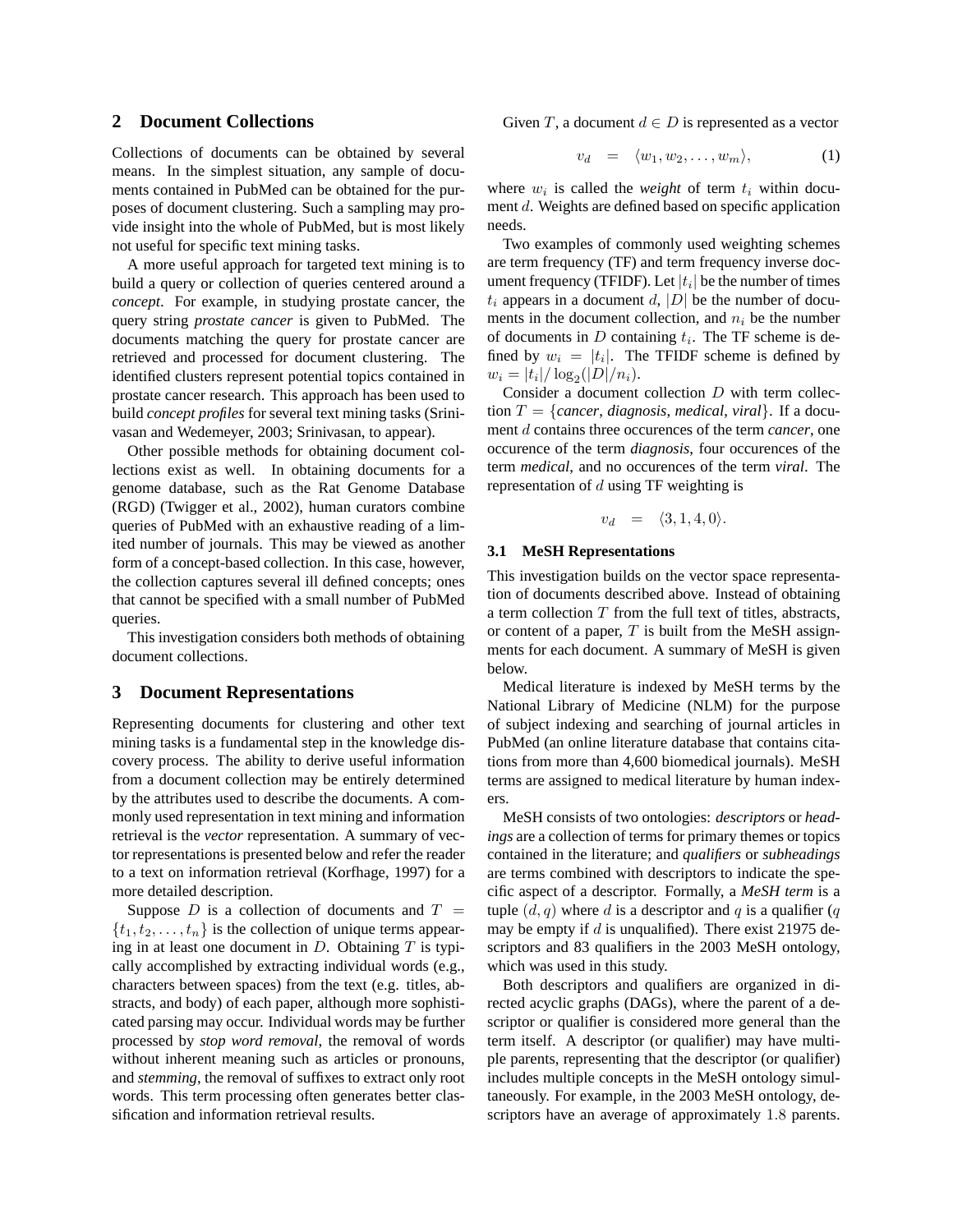

Figure 1: A portion of the MeSH descriptor ontology. The numbers indicate the term weighting if *Virema* is assigned to a document d.



Figure 2: A portion of the MeSH qualifier ontology.

Portions of the descriptor and qualifier ontologies are displayed in Figures 1 and 2.

In MeSH representations, weights are derived from the structure of MeSH. Documents are represented as vectors where the term collection T consists of *descriptors* only, *qualifiers* only, or *combined descriptors and qualifiers* (this will be further referred to as the *combined* representation). Weights are defined by

$$
w_i = \begin{cases} 0 & \text{if term } t_i \text{ is not assigned} \\ 1 & \text{if term } t_i \text{ is inferred} \\ 2 & \text{if term } t_i \text{ is assigned} \end{cases}
$$

.

A term is *inferred* if one of its descendants in the MeSH hierarchy is assigned, but the term itself is not assigned.

Consider d with the term *Viremia* assigned. The descriptors only representation is

$$
v_d = \langle 0, 1, 1, 1, 0, 1, 1, 1, 2, 0 \rangle,
$$

where the columns correspond to *Animal Diseases, Bacterial Infections and Mycoses, Diseases, Infection, Parasitic Diseases, Sepsis, Septicemia, Viral Diseases, Viremia,* and *Zoonoses* respectively. The relationship between the MeSH hierarchy and the values assigned is demonstrated in Figure 1. In essence, the DAG structure is *flattened*, but allowable vectors for document representation are restricted to the structure imposed by MeSH.

### **4 Document Clustering**

Many clustering algorithms have been proposed for document clustering. In this study, AGNES (Kaufman and Rousseeuw, 1990), an agglomerative hierarchical clustering algorithm, with average linking was employed. Using this algorithm has two advantages for this study. First, dendrograms, a visualization of the substructures contained in a document collection, are produced. Second, AGNES computes an *agglomerative coefficient* a. Let  $m_d$  be the height at which d is first merged, and M is the height of the final merge, then

$$
a = \operatorname*{mean}_{d \in D} \left( 1 - \frac{m_d}{M} \right)
$$

.

Intuitively, the agglomerative coefficient measures the average similarity of  $d$  to the members of the first cluster containing d, normalized to a  $[0, 1]$  range. For document collections of approximately equal size, a larger a indicates better clustering quality (Kaufman and Rousseeuw, 1990).

#### **4.1 Dimension Reduction**

The number of unique terms in document collection is typically large  $(> 1000)$ , resulting in very high dimensional data. Dimension reduction is commonly employed in text mining before further analysis.

Principal components analysis (PCA) and related approaches are methods for dimension reduction (Jolliffe, 1986). A full discussion of PCA is beyond the scope of this paper. Several guidelines exist for PCA to determine the number of dimensions to use. In this study, principal components are selected in descending order until 25% of the variation in the data is captured.

#### **4.2 Document Similarity**

Many clustering algorithms require a measure of *similarity* between two documents be defined. Euclidean distance is one measure used in clustering applications. Another measure, used in information retrieval, is the cosine measure (Korfhage, 1997), which measures similarity by calculating the cosine of the angle between the vector representation of two documents. Cosine distance is used in this paper.

#### **4.3 Cluster Identification and Summarization**

For MeSH representations, clusters are identified and summarized to find interesting groups in the document collection. Individual clusters are identified by cutting the dendrogram at different heights. The clusters are then summarized by computing the *cluster center*, a vector consisting of the mean term weights across constituent documents, using the full dimensional representation. Terms are ranked in descending order according to the resulting mean weight.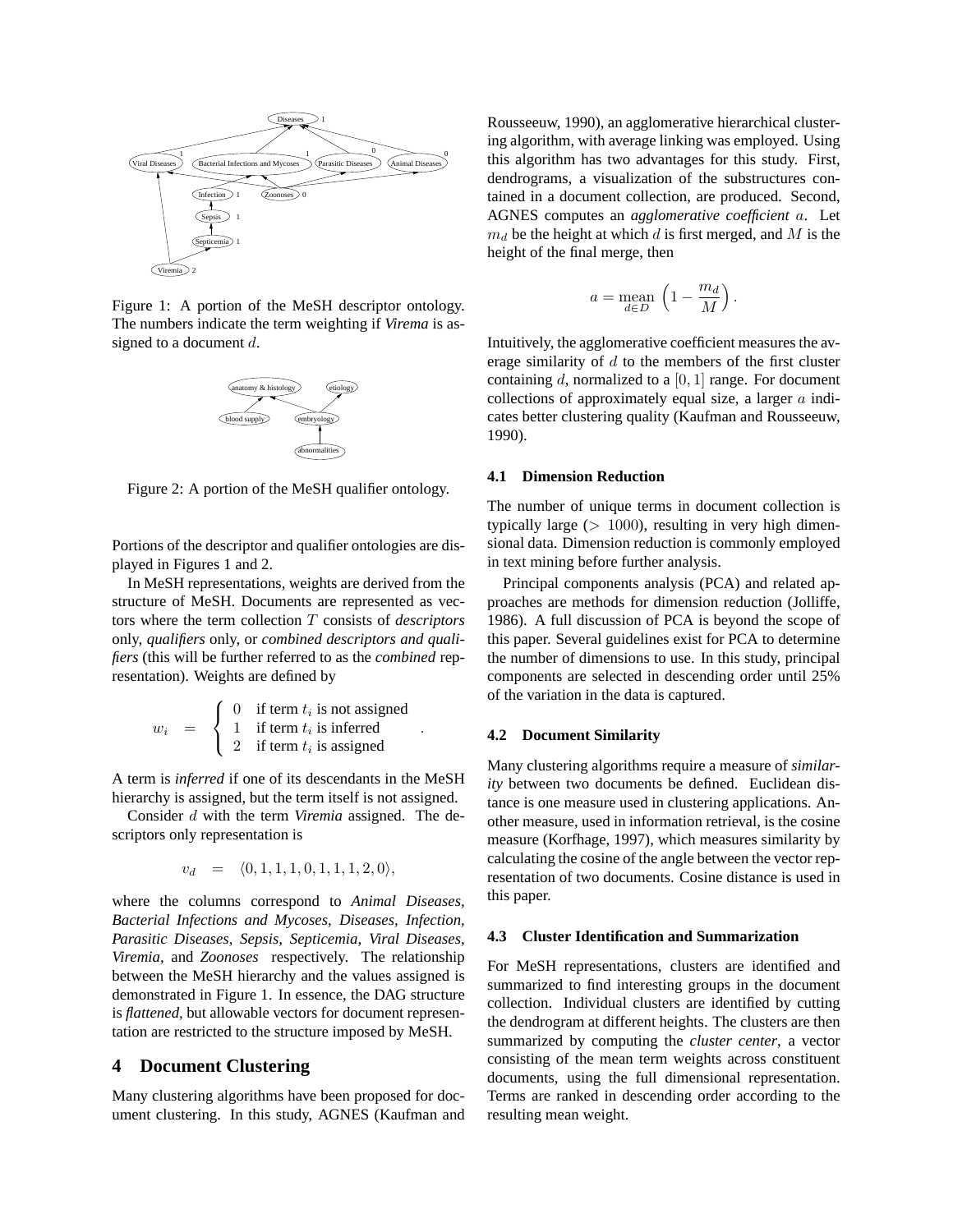### **5 Experiments and Results**

Two document collections were analyzed using document clustering: documents in RGD (Twigger et al., 2002), and documents retrieved by the PubMed query "Tourette's Syndrome." Each data set is described in more detail below.

The following procedure was employed for each collection.

1. Documents are encoded in a vector representation. The term collection  $T$  is derived from terms in abstracts and titles, MeSH descriptors, MeSH qualifiers, or a combination of MeSH descriptors and qualifiers.

For full-text, terms from abstracts and titles were obtained using rainbow with stop word removal and stemming options (McCallum, 1996). TF weighting was used.

For the MeSH descriptors and qualifiers, the assignments were obtained from PubMed XML entries, and inferring was determined by the 2003 MeSH.

- 2. PCA was performed on the represented documents, and principal components capturing 25% of the data variance were selected. The documents were projected onto the selected components.
- 3. The reduced dimension representation was clustered by AGNES using average linking. The cosine distance measure was used for document similarity.
- 4. Clusters were identified and summarized.

Computations were performed using R version 1.7.1 (R Development Core Team, 2003). Clustering was accomplished using the agnes function in the cluster package. PCA calculations used the prcomp function in the mva package.

#### **5.1 Rat Genome Database**

The Rat Genome Database (RGD) is a NIH (National Institutes of Health) project developed at Medical College of Wisconsin (MCW) whose main objective is to collect, consolidate and integrate data generated from rat research (Twigger et al., 2002). Rat is the dominant preclinical model organism used to study human diseases involving heart, lung, kidney, blood and vasculature, such as hypertension and renal failure. Researchers at MCW curate approximately 200 articles from 30 journals every month. This is a small portion of the 1200 articles published on rat research every month. The concepts embodied by this document collection are ill defined. Several conversations with the RGD curators resulted in no clear specification of interests or search terms.

|    | <b>Document Representaion</b> |                   |                 |                  |  |
|----|-------------------------------|-------------------|-----------------|------------------|--|
| #  | <b>Descriptors</b>            | <b>Oualifiers</b> | <b>Combined</b> | <b>Full-text</b> |  |
| 1  | 0.9575034                     | 0.9999974         | 0.9920269       | 0.9183985        |  |
| 2  | 0.9568182                     | 0.9999954         | 0.9919998       | 0.9196760        |  |
| 3  | 0.9575754                     | 0.9999963         | 0.9926404       | 0.9216638        |  |
| 4  | 0.9597954                     | 0.9999977         | 0.9926714       | 0.9219455        |  |
| 5  | 0.9594162                     | 0.9999967         | 0.9923353       | 0.9212369        |  |
| 6  | 0.9574500                     | 0.9999971         | 0.9920885       | 0.9192635        |  |
| 7  | 0.9570196                     | 0.9999883         | 0.9921626       | 0.9169283        |  |
| 8  | 0.9561051                     | 0.9999972         | 0.9920506       | 0.9168467        |  |
| 9  | 0.9567221                     | 0.9999963         | 0.9923461       | 0.9176114        |  |
| 10 | 0.9591231                     | 0.9999945         | 0.9921960       | 0.9197660        |  |
| 11 | 0.9557686                     | 0.9999958         | 0.9922536       | 0.9196875        |  |
| 12 | 0.9552862                     | 0.9999971         | 0.9922055       | 0.9165249        |  |
| 13 | 0.9567133                     | 0.9999963         | 0.9918659       | 0.9190341        |  |
| 14 | 0.9557888                     | 0.9999955         | 0.9917869       | 0.9157648        |  |
| 15 | 0.9583430                     | 0.9999974         | 0.9926036       | 0.9177084        |  |
| 16 | 0.9590242                     | 0.9999968         | 0.9929164       | 0.9200056        |  |
| 17 | 0.9568303                     | 0.9999974         | 0.9920061       | 0.9187594        |  |
| 18 | 0.9554807                     | 0.9999956         | 0.9922523       | 0.9160838        |  |
| 19 | 0.9566919                     | 0.9999966         | 0.9923793       | 0.9187453        |  |
| 20 | 0.9592093                     | 0.9999971         | 0.9925647       | 0.9240020        |  |

Table 1: Agglomerative coefficients from 20 bootstrap samples.

A comparative study of full text (abstracts and titles), MeSH descriptors, MeSH qualifiers, and a combined MeSH descriptors and qualifiers representation was performed. The document collection consists of 2713 papers. The term collection  $T$  for the full-text representation contained 17177 unique terms after stemming and stop word removal; and for the MeSH representations, T contained 5013 descriptors and 64 qualifiers. After PCA, the number of principal components used for the descriptors, qualifiers, combined, and full-text representations are 16, 2, 62, and 37 respectively.

The clustering quality of each representation was evaluated using 20 bootstrap samples (i.e., sampling with replacement) of size 2713 from the 2713 documents. Each sample was represented and clustered. The resulting agglomerative coefficients were tabulated (Table 1). To show a significant difference in the agglomerative coefficients obtained between MeSH representations and the full-text representation, the *Wilcoxon rank sum* test, a non-parametric version of the paired  $t$ -test, was applied. The p-values in Table 2 indicate that each of the MeSH representations are significantly different than the fulltext representation. By observing that larger agglomerative coefficients indicate higher quality clustering, we conclude that MeSH representations offer higher quality clustering than the full-text representation.

The full text and combined MeSH representations are further explored. Dendrograms for the full text representation (Figure 4) and combined representation (Figure 3) show the structure of the document collection. The combined representation results in two clearly distinct clus-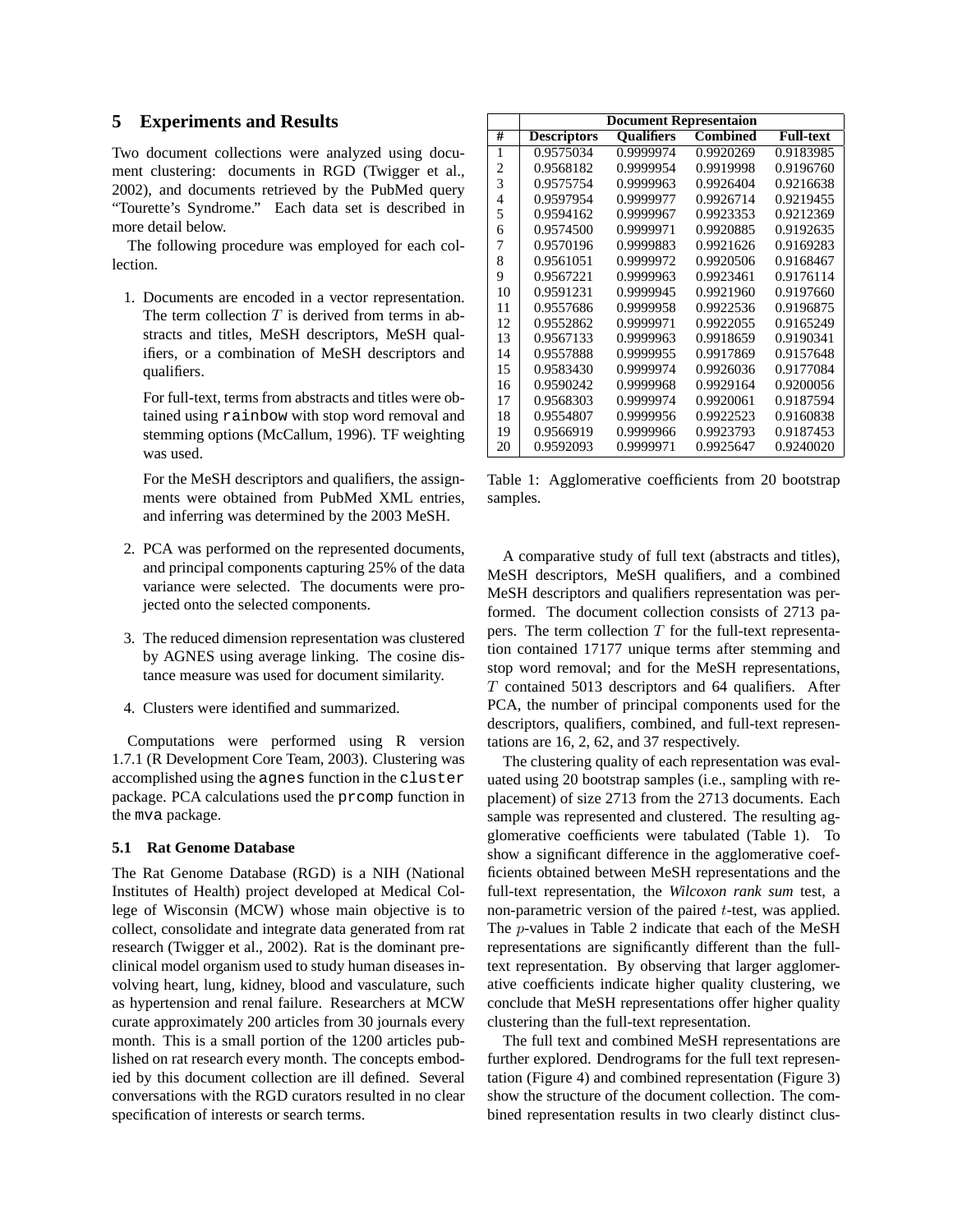| Comparison                      | p-value     |
|---------------------------------|-------------|
| Descriptors and Full-text       | 1.451e-11   |
| Combined and Full-text          | 1.451e-11   |
| <b>Oualifiers and Full-text</b> | $1.907e-06$ |

Table 2: Results of Wilcoxon rank sum tests.



Figure 3: Dendrogram using combined MeSH representation, average linking, and cosine distance. The vertical axis represents the intercluster distance, or height, at which the clusters are merged.

ters identified at height 1.0. Furthermore, the tree contains several small and tight clusters at a low height, indicating the existence of possible subconcepts. In contrast, the resulting tree for the full text representation does not reveal the same structure, suggesting subconcepts are not clearly identified.

Depicted in Figures 5 and 6 are two dimensional scatterplots of the documents projected on the first two principal components of the combined representation and fulltext representation respectively. These plots also show a structure with the descriptors and qualifiers representation, there are two distinguished clusters with few outliers. The two clusters in the dendrogram of the combined representation correspond to the left and right groups seen in the scatterplot.

Table 3 presents summary description of the clusters found for the combined representation. Terms with a weight  $> 0.5$  are included. The summary describes the two major groups of papers: one related to sequence and molecular techniques; the other related to metabolism, biochemical phenomena and physiology.

#### **5.2 Tourette's Syndrome**

A second, exploratory study was performed on a document collection about the disease *Tourette's Syndrome*. Only the results of using the combined representation are presented here.

Tourette's syndrome is neurological disorder charac-



Figure 4: Dendrogram using full-text representation, average linking, and cosine distance. The vertical axis represents the intercluster distance, or height, at which the clusters are merged.

terized by motor and vocal tics and associated behavioral abnormalities. Chromosomes 2, 7, 11, and 18 have been implicated in causal effects of the disease (OMIM, 2003).

The collection was obtained using the query "Tourette's Syndrome" on PubMed, resulting in 2241 papers. The term collection for the combined representation consists of 6524 MeSH descriptors and 76 MeSH qualifiers. Only 8 principal components were required to capture 25% of the variance in the data set.

Figure 7 contains the resulting dendrogram. Three distinct clusters of documents exist at a height of 1.0. The leftmost cluster in the tree could be split again at a height of approximately 0.9. The clusters at lower heights are not as tightly defined as those in the RGD study, indicating more diversity in the document contents.

Summaries of the three clusters are given in Table 4. In all three clusters, terms associated with Tourettes Syndrome appear with a weight  $> 0.5$  in the cluster center. Documents in the left cluster appear to focus on the psychology and diagnosis associated with the disease, discussing all age groups and genders. The middle cluster consists of papers associated with the genetics and physiopathological diagnosis of Tourette's Syndrome. Of particular interest is the lack of age and gender terms, meaning the papers do not represent consistent themes in ages or genders. Papers associated with drug therapy and pharmacological studies comprise the right cluster, again spanning all age groups and genders. It should be noted that Tourette's Syndrome patients show a therapeutic response to Haloperidol (OMIM, 2003).

The three identified clusters are represented by 1, 2 (in the bottom center of the plot), and 3 in Figure 8, a scatterplot projected onto the first two principal components. The scatterplot along the first two principal components show a correspondence to the dendrogram: 1's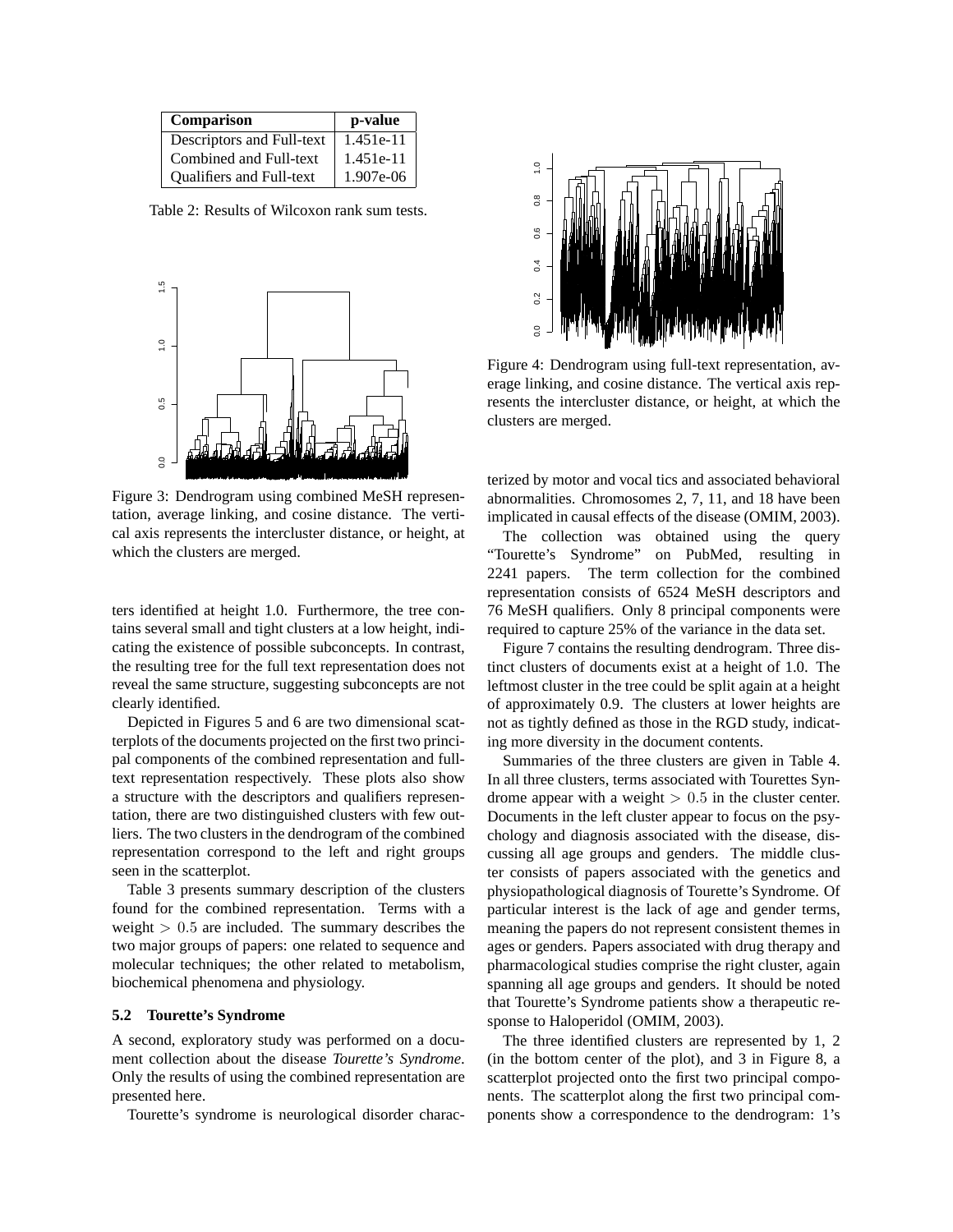



Figure 5: Two-dimensional scatterplot of documents using the combined MeSH representation. The  $x$  and  $y$  axes are the first two principal components.

correspond to the left cluster in the tree; 2's to the middle cluster; and 3's to the right cluster. The scatterplot suggests the existence of smaller clusters, which agrees with the hierarchical clustering results.

## **6 Related Work**

Srinivasan has extensively investigated the use of MeSH for classification and text mining (Srinivasan, 2001; Ruiz and Srinivasan, 2002; Srinivasan and Rindflesch, 2002; Ruiz and Srinivasan, 2003; Srinivasan and Wedemeyer, 2003; Srinivasan, to appear). Of particular interest is the work on concept profiles to provide targeted summaries of document collections. In comparison to our work, concept profiles provide a global insight into a document collection, whereas document clustering can provide insight into important groups within a document collection.

Document clustering of medical literature in full-text representations has been used for functional annotation of gene products (Renner and Aszodi, 2000) and concept ´ discovery (Iliopoulos et al., 2001). In the latter paper, the authors ignore MeSH, arguing that it is not updated or may not capture the document contents. In our study, we found MeSH indexed documents without abstracts, suggesting that clustering with MeSH terms is complementary work. MeSH descriptors have been considered as additional features in document clustering (Wilbur, 2002), but the hierarchical relationships of MeSH are not used.

Ontology-based clustering has been considered (Hotho et al., 2001). In this work, terms are selected from the ontology based on frequency, employing the parent-child relationships. Adapting this work to MeSH may be inter-

Figure 6: Two-dimensional scatterplot of documents using the full-text representation. The  $x$  and  $y$  axes are the first two principal components.

| <b>Cluster</b> | Terms                                                                                                                                                                                                                                                                                                                                                                                                                                                                   |
|----------------|-------------------------------------------------------------------------------------------------------------------------------------------------------------------------------------------------------------------------------------------------------------------------------------------------------------------------------------------------------------------------------------------------------------------------------------------------------------------------|
| Left           | Animal; Rats; Support, Non-U.S.<br>Gov't; Muridae; Male; Support,<br>U.S. Gov't, P.H.S.; Rats, Sprague-<br>Dawley; RNA, Messenger; Cells,<br>Cultured; chemistry; cytology;<br>drug effects; etiology; genet-<br>ics; metabolism; pharmacology;<br>physiology                                                                                                                                                                                                           |
| Right          | Animal; Molecular Sequence Data;<br>Rats; Amino Acid Sequence;<br>Base Sequence; Support, Non-<br>U.S. Gov't; Cloning, Molecular;<br>Muridae; Molecular Structure;<br>Documentation; Human;<br>Se-<br>quence Homology, Amino Acid;<br>RNA, Messenger; Support, U.S.<br>Gov't, P.H.S.; DNA, Complemen-<br>tary; Genetic Structures; Genetic<br>Techniques; Proteins; Sequence Ho-<br>mology; Mice; analysis; chemistry;<br>etiology; genetics; metabolism;<br>physiology |

Table 3: A summary of the two clusters defined at height 1.0 of the agglomerative clustering results for the RGD document collection in terms of descriptors (capitalized) and qualifiers (lower-case).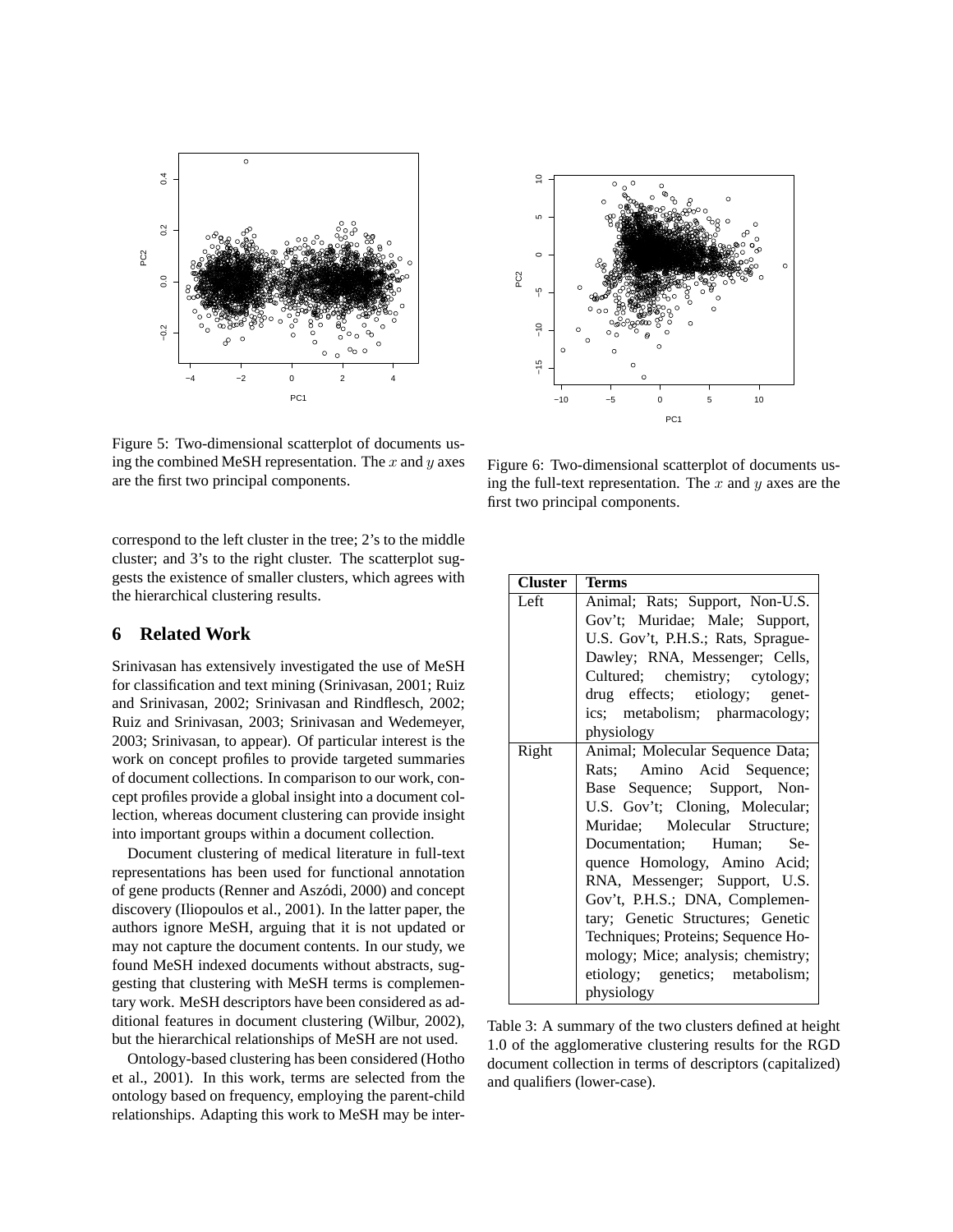

Figure 7: Dendrogram of Tourette's Syndrome document collection using the combined MeSH representation, average linking, and cosine distance. The vertical axis represents the intercluster distance, or height, at which the clusters are merged.

esting.

A distance measure using MeSH has been introduced as part of an algorithm to assign MeSH terms (Ontrup et al., 2003). The distance measure considers a tree based representation; the tree induced by assigned MeSH terms. To overcome combinatorial issues, representative subtrees are constructed. Distance is measured via complements and overlaps of representative subtrees.

Transitive relationships between genes and disease with MeSH terms have also been explored (Hristovski and Peterlin, 2002; Perez-Iratxeta et al., 2002), using association rules and fuzzy logic models, respectively.

## **7 Conclusions and Future Work**

The presented results indicate that MeSH representations are useful for document clustering. MeSH representations provide better quality AGNES clustering than full text representations using TF weighting. Furthermore, clusters are easily summarized and the summaries can be readily interpreted in the context of the document collection.

It is quite surprising that using principal components covering only 25% of the variance provides such obvious structure. Even the first two principal components elicits structure in the two document collections tested here.

Many directions exist for improving MeSH representation. The representations may lose information embedded in the DAGs, since relationship between descriptors (or qualifiers) and their parents are not strictly maintained. Explicit associations between qualifiers and descriptors were removed to simplify representation; these should be reintroduced. MeSH "major themes", an annotation indicating emphasis on a term, remains to be incor-

| <b>Cluster</b> | Terms                                                                                                                                                                                                                                                                                                           |
|----------------|-----------------------------------------------------------------------------------------------------------------------------------------------------------------------------------------------------------------------------------------------------------------------------------------------------------------|
| Left           | Human; Tourette Syndrome; Male;<br>Female; Adolescent; Adult; Tic Dis-<br>orders; Child; Basal Ganglia Dis-<br>eases; Heredodegenerative Disor-<br>ders; Age Groups; Case Report;<br>Support, Non-U.S. Gov't; diagno-<br>sis; etiology; physiology; psychol-<br>ogy                                             |
| Middle         | Human; Tourette Syndrome; Basal<br>Ganglia Disorders; Heredodegener-<br>ative Disorders, Nervous System;<br>diagnosis; etiology; genetics; physi-<br>ology; physiopathology                                                                                                                                     |
| Right          | Tourette Syndrome; Human; Male;<br>Tic Disorders; Basal Ganglia Dis-<br>orders; Heredodegenerative Disor-<br>ders, Nervous System; Child; Fe-<br>male; Adolescent; Adult; Age<br>Groups; Haloperidol; Case Report;<br>drug therapy; etiology; pharmacol-<br>ogy; therapeutic use; therapy; ad-<br>verse effects |

Table 4: A summary of the three clusters defined at height 1.0 of the agglomerative clustering results for the Tourette's Syndrome document collection in terms of descriptors (capitalized) and qualifiers (lower-case).



Figure 8: Two-dimensional scatterplot of documents using the combined MeSH representation. The x and y axes are the first two principal components.